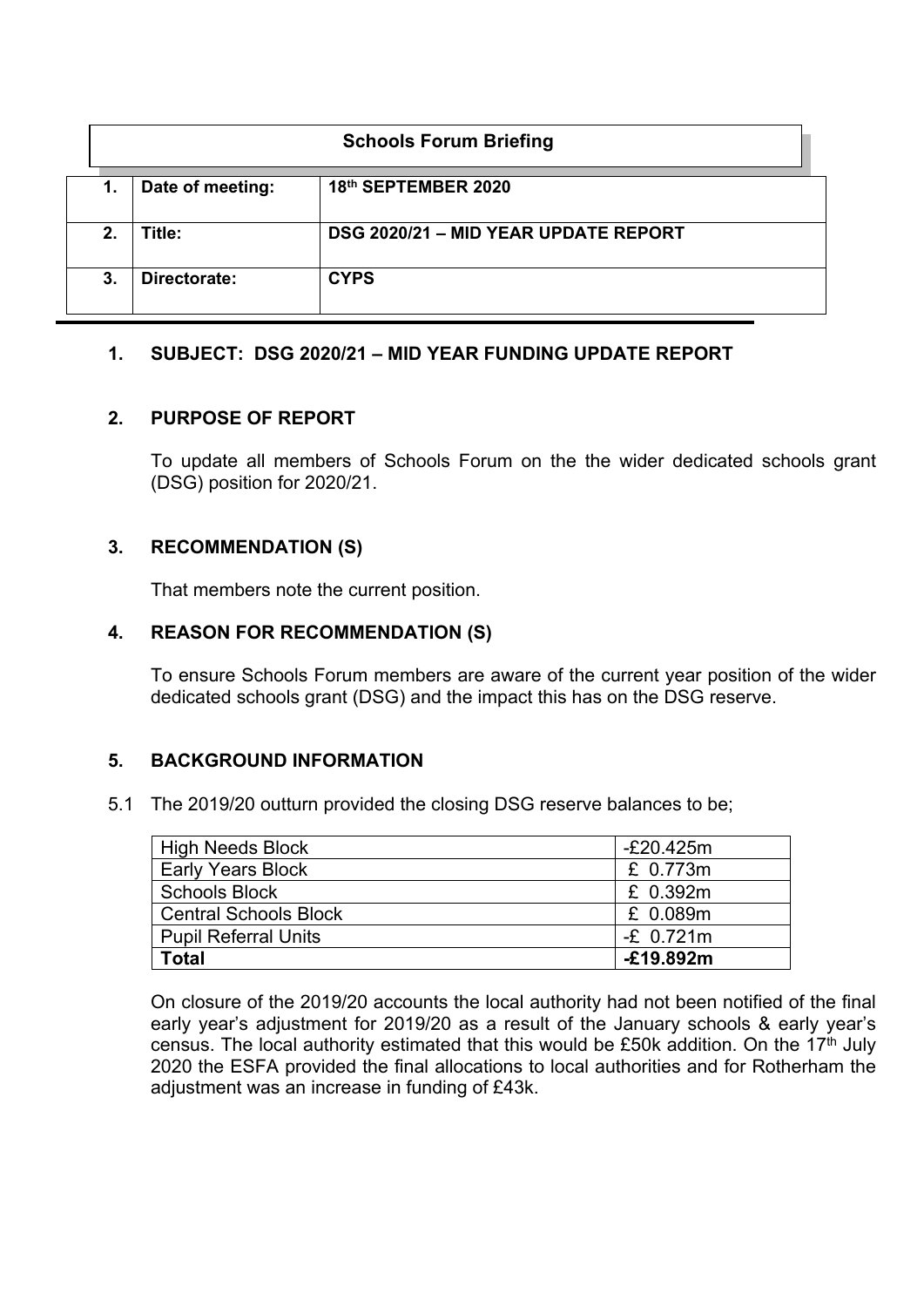The overall impact of the ESFA final allocations is that the LA received £7k less income than initially anticipated and this has been analysed below;

|                       | Variance | No. PTE |
|-----------------------|----------|---------|
|                       |          | pupils  |
| Nursery school        | -£5k     |         |
| supplementary funding |          |         |
| EY Pupil Premium      | $-F2k$   |         |

The spring 2020 census is also used to re-run the allocations for 2020/21 financial year as outlined further in 5.2 below.

5.2 The additional £7k has been used to increase the Early Years Reserve carry forward budget for the 2020/21 financial year.

#### 2020/21 overall DSG position

The initial allocations were issued in December 2019 and the latest July 2020 allocations have been updated as follows;

|                                                                  | Dec 2019      | <b>Jul 2020</b> | Movement      |
|------------------------------------------------------------------|---------------|-----------------|---------------|
|                                                                  | $(\text{Em})$ | (£m)            | $(\text{Em})$ |
| <b>Schools</b><br>block<br>(incl.                                | £197.067m     | £197.067m       | <b>Nil</b>    |
| academy allocations)                                             |               |                 |               |
| Central schools block                                            | £1.136m       | £1.136m         | Nil           |
| High Needs block (incl.                                          | £36.854m      | £37.109m        | $(+£0.255m)$  |
| EFA funded places)                                               |               |                 |               |
| Early Years block (inc.<br>estimated Jan 20 Census<br>Adjustment | £17.625m      | £17.701m        | $(+£0.76m)$   |
| <b>Total</b>                                                     | £252.682m     | £253.014m       | (E0.332m)     |

*The above table excludes block transfers*

The High Needs adjustment can be analysed as:

```
Additional Funding for Imported Places (Jan 20 Census) (£255k)
```
This adjustment is to reflect any changes either in the placement by a local authority of pupils in schools and colleges located in other local authority areas (exports), or in the funding required by schools and colleges accepting pupils and students resident in other local authority areas (imports).

The Early Years adjustment (following Jan 20 census) can be analysed as:

| 3 & 4 year old universal funding     | $-E23$   |
|--------------------------------------|----------|
| 3 & 4 year old extended funding      | $-£181k$ |
| 2 year old funding                   | £116k    |
| Early Years Pupil Premium Grant      | $-E15k$  |
| Nursery school supplementary funding | £27k     |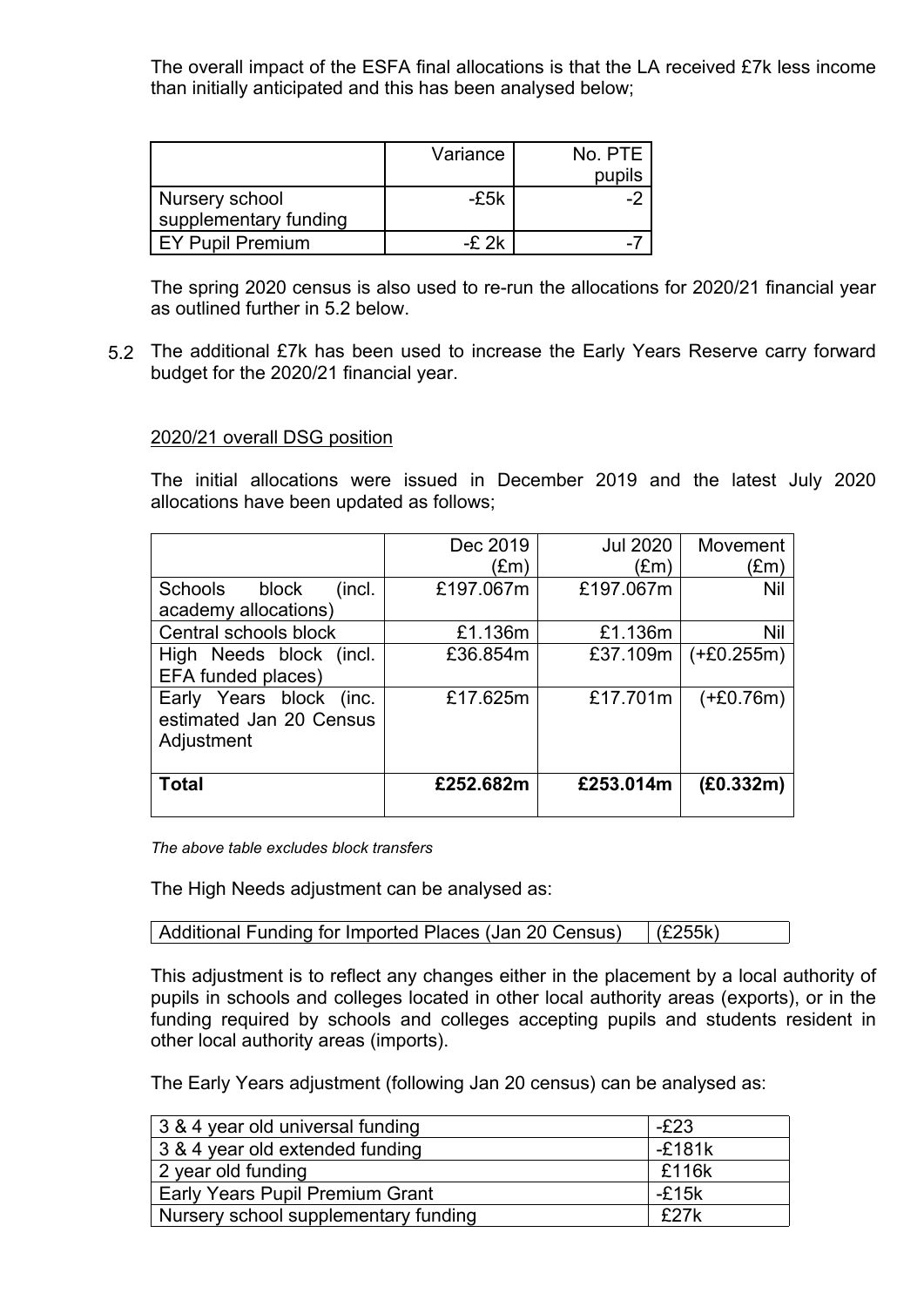Excluding EFA direct funding of academies (and high needs places) the revised DSG allocations are:-

|                         | Allocation | Additional information                  |
|-------------------------|------------|-----------------------------------------|
| Schools block           | £38.856m   | After recoupment for all conversions as |
|                         |            | notified by the DfE in July 2020        |
| Central schools         | £1.136m    |                                         |
| block                   |            |                                         |
| <b>High Needs block</b> | £31.052m   | Allocation less £6.057m for ESFA direct |
|                         |            | funded places                           |
| Early Years block       | £17.701m   | Incl. EYPP & DAF funding allocations    |
| <b>Total</b>            | £88.745m   |                                         |
|                         |            |                                         |

As at the end of August (period 5), the anticipated outturn position is as follows:

5.3

Early Years are currently forecasting a breakeven position at year end.

High Needs DSG has a forecast overspend of £0.420m based on the DSG recovery plan and included anticipated growth on EHCs numbers and the implementation of new developments linked to the SEND Sufficiency Strategy see table below for details:

| High Needs Block Budget Monitoring 2020-21 as at the 31st<br>August | Original<br>Budget<br>2020-21 | <b>Numbers</b><br>April to<br>August | <b>Original Place Original Place</b><br><b>Numbers</b><br>Sept to<br>March | Revised<br><b>Budget</b><br>2020-21 | Forecast<br>Outturn<br>2020-21 | Forecast<br>Variance to<br>Revised<br><b>Budget 2020-21</b> |
|---------------------------------------------------------------------|-------------------------------|--------------------------------------|----------------------------------------------------------------------------|-------------------------------------|--------------------------------|-------------------------------------------------------------|
| Special Schools Total                                               | 13,545,516                    | 731                                  | 745                                                                        | 14,169,813                          | 14, 169, 813                   | -1                                                          |
| Primary Units Total                                                 | 325,677                       | 12                                   | 42                                                                         | 325,677                             | 114,830                        | $-210,847$                                                  |
| Secondary Resource Units                                            | 463.106                       | 15                                   | 51                                                                         | 456.106                             | 220.931                        | $-235,176$                                                  |
| Special School Units Total                                          | 491,808                       | $\Omega$                             | 43                                                                         | 491.808                             | 335.883                        | $-155,925$                                                  |
| Top Up Funding Total                                                | 7.559.741                     | 706                                  | 723                                                                        | 7,236,266                           | 7,103,931                      | $-132,335$                                                  |
| <b>Alternative Provision Total</b>                                  | 5.676.088                     | 304                                  | 314                                                                        | 5.479.266                           | 5.568.907                      | 89,641                                                      |
| <b>External Residential Total</b>                                   | 1,973,135                     | 60                                   | 48                                                                         | 1,973,135                           | 2,347,601                      | 374,466                                                     |
| Independent Service Providers Total                                 | 5,934,575                     | 172                                  | 162                                                                        | 5,956,746                           | 6,605,331                      | 648,585                                                     |
| Inclusion Services Total                                            | 2,205,094                     | 18                                   | 19                                                                         | 2,208,094                           | 2,402,078                      | 193,984                                                     |
| <b>Other Education Services Total</b>                               | 480.228                       | $\Omega$                             | $\Omega$                                                                   | 358,057                             | 327.628                        | $-30,429$                                                   |
| CCP & FE Places Total                                               | 1,410,190                     | 192                                  | 236                                                                        | 1.410.190                           | 1.288.548                      | $-121,643$                                                  |
| <b>TOTAL</b>                                                        | 40.065.158                    | 2.211                                | 2,384                                                                      | 40,065,158                          | 40,485,480                     | 420,322                                                     |

Based on the above, the level of DSG central reserves deficit will increase from a deficit of £19.892m (carried forward from 2019/20) to £20.312m at the end of 2020/21 as outlined below;

| <b>Reserve brought forward</b>  | $-£19.892m$ |
|---------------------------------|-------------|
| Plus: in-year overspend         | (E0.420m)   |
| Anticipated reserve at 31.03.21 | -£20.312m   |

This would equate to 8.03% of the overall DSG allocation.